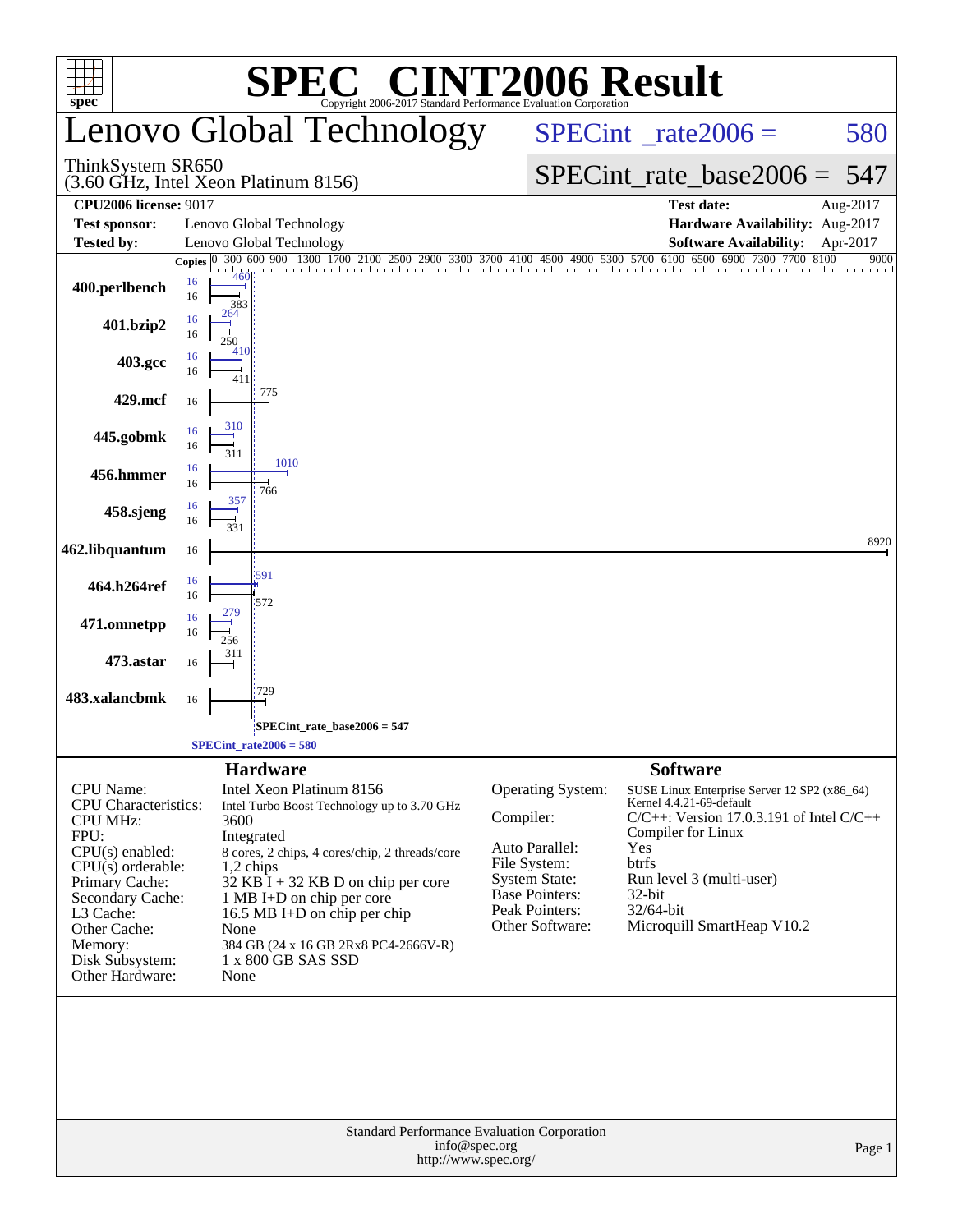

# enovo Global Technology

#### ThinkSystem SR650

(3.60 GHz, Intel Xeon Platinum 8156)

 $SPECTnt_rate2006 = 580$ 

[SPECint\\_rate\\_base2006 =](http://www.spec.org/auto/cpu2006/Docs/result-fields.html#SPECintratebase2006) 547

**[Test sponsor:](http://www.spec.org/auto/cpu2006/Docs/result-fields.html#Testsponsor)** Lenovo Global Technology **[Hardware Availability:](http://www.spec.org/auto/cpu2006/Docs/result-fields.html#HardwareAvailability)** Aug-2017

**[CPU2006 license:](http://www.spec.org/auto/cpu2006/Docs/result-fields.html#CPU2006license)** 9017 **[Test date:](http://www.spec.org/auto/cpu2006/Docs/result-fields.html#Testdate)** Aug-2017 **[Tested by:](http://www.spec.org/auto/cpu2006/Docs/result-fields.html#Testedby)** Lenovo Global Technology **[Software Availability:](http://www.spec.org/auto/cpu2006/Docs/result-fields.html#SoftwareAvailability)** Apr-2017

#### **[Results Table](http://www.spec.org/auto/cpu2006/Docs/result-fields.html#ResultsTable)**

|                                                                                                          | <b>Base</b>   |                |       |                |            | <b>Peak</b>    |            |               |                |              |                |              |                |              |
|----------------------------------------------------------------------------------------------------------|---------------|----------------|-------|----------------|------------|----------------|------------|---------------|----------------|--------------|----------------|--------------|----------------|--------------|
| <b>Benchmark</b>                                                                                         | <b>Copies</b> | <b>Seconds</b> | Ratio | <b>Seconds</b> | Ratio      | <b>Seconds</b> | Ratio      | <b>Copies</b> | <b>Seconds</b> | <b>Ratio</b> | <b>Seconds</b> | <b>Ratio</b> | <b>Seconds</b> | <b>Ratio</b> |
| 400.perlbench                                                                                            | 16            | 408            | 383   | 410            | 381        | 408            | 383        | 16            | 340            | 459          | 340            | 460          | 339            | 462          |
| 401.bzip2                                                                                                | 16            | 614            | 252   | 618            | 250        | 622            | 248        | 16            | 585            | 264          | 583            | 265          | 584            | 264          |
| $403.\mathrm{gcc}$                                                                                       | 16            | 313            | 411   | 315            | 408        | 311            | 414        | 16            | 314            | 410          | 314            | 410          | 314            | 410          |
| $429$ .mcf                                                                                               | 16            | 188            | 775   | 188            | 776I       | 189            | 773        | 16            | 188            | 775          | 188            | 776          | 189            | 773          |
| $445$ .gobmk                                                                                             | 16            | 539            | 311   | 540            | 311        | 539            | 312        | 16            | 542            | 310          | 541            | 310          | 542            | 310          |
| 456.hmmer                                                                                                | 16            | 194            | 771   | 196            | 763I       | 195            | <b>766</b> | 16            | 148            | 1010         | 148            | 1010         | 148            | 1010         |
| $458$ .sjeng                                                                                             | 16            | 585            | 331   | 587            | <b>330</b> | 581            | 333        | 16            | 542            | 357          | 545            | 356          | 543            | 357          |
| 462.libquantum                                                                                           | 16            | 37.1           | 8930  | 37.2           | 8920       | 37.2           | 8910       | 16            | 37.1           | 8930         | 37.2           | 8920         | 37.2           | 8910         |
| 464.h264ref                                                                                              | 16            | 611            | 580   | 620            | 572        | 624            | 567        | 16            | 608            | 582          | 571            | $62^\circ$   | <u>599</u>     | 591          |
| 471.omnetpp                                                                                              | 16            | 391            | 256   | 390            | 257        | 390            | <b>256</b> | 16            | 355            | 281          | 358            | 279          | 358            | 279          |
| $473$ . astar                                                                                            | 16            | 364            | 308   | 361            | 311        | 361            | 311        | 16            | 364            | 308          | 361            | 311          | 361            | 311          |
| 483.xalancbmk                                                                                            | 16            | 151            | 729   | 152            | 729        | 152            | 728        | 16            | 151            | 729          | 152            | 729          | 152            | 728          |
| Results appear in the order in which they were run. Bold underlined text indicates a median measurement. |               |                |       |                |            |                |            |               |                |              |                |              |                |              |

#### **[Submit Notes](http://www.spec.org/auto/cpu2006/Docs/result-fields.html#SubmitNotes)**

 The numactl mechanism was used to bind copies to processors. The config file option 'submit' was used to generate numactl commands to bind each copy to a specific processor. For details, please see the config file.

### **[Operating System Notes](http://www.spec.org/auto/cpu2006/Docs/result-fields.html#OperatingSystemNotes)**

Stack size set to unlimited using "ulimit -s unlimited"

#### **[Platform Notes](http://www.spec.org/auto/cpu2006/Docs/result-fields.html#PlatformNotes)**

<http://www.spec.org/>

Standard Performance Evaluation Corporation [info@spec.org](mailto:info@spec.org) BIOS configuration: Operating Mode set to Maximum Performance DCU Streamer Prefetcher set to Disable Stale AtoS set to Enable LLC dead line alloc set to Disable Sysinfo program /home/cpu2006-1.2-ic17.0u3/config/sysinfo.rev6993 Revision 6993 of 2015-11-06 (b5e8d4b4eb51ed28d7f98696cbe290c1) running on Cyborg-SPECcpu2017-SUSE12SP2 Fri Aug 10 04:54:55 2018 This section contains SUT (System Under Test) info as seen by some common utilities. To remove or add to this section, see: <http://www.spec.org/cpu2006/Docs/config.html#sysinfo> From /proc/cpuinfo model name : Intel(R) Xeon(R) Platinum 8156 CPU @ 3.60GHz 2 "physical id"s (chips) 16 "processors" Continued on next page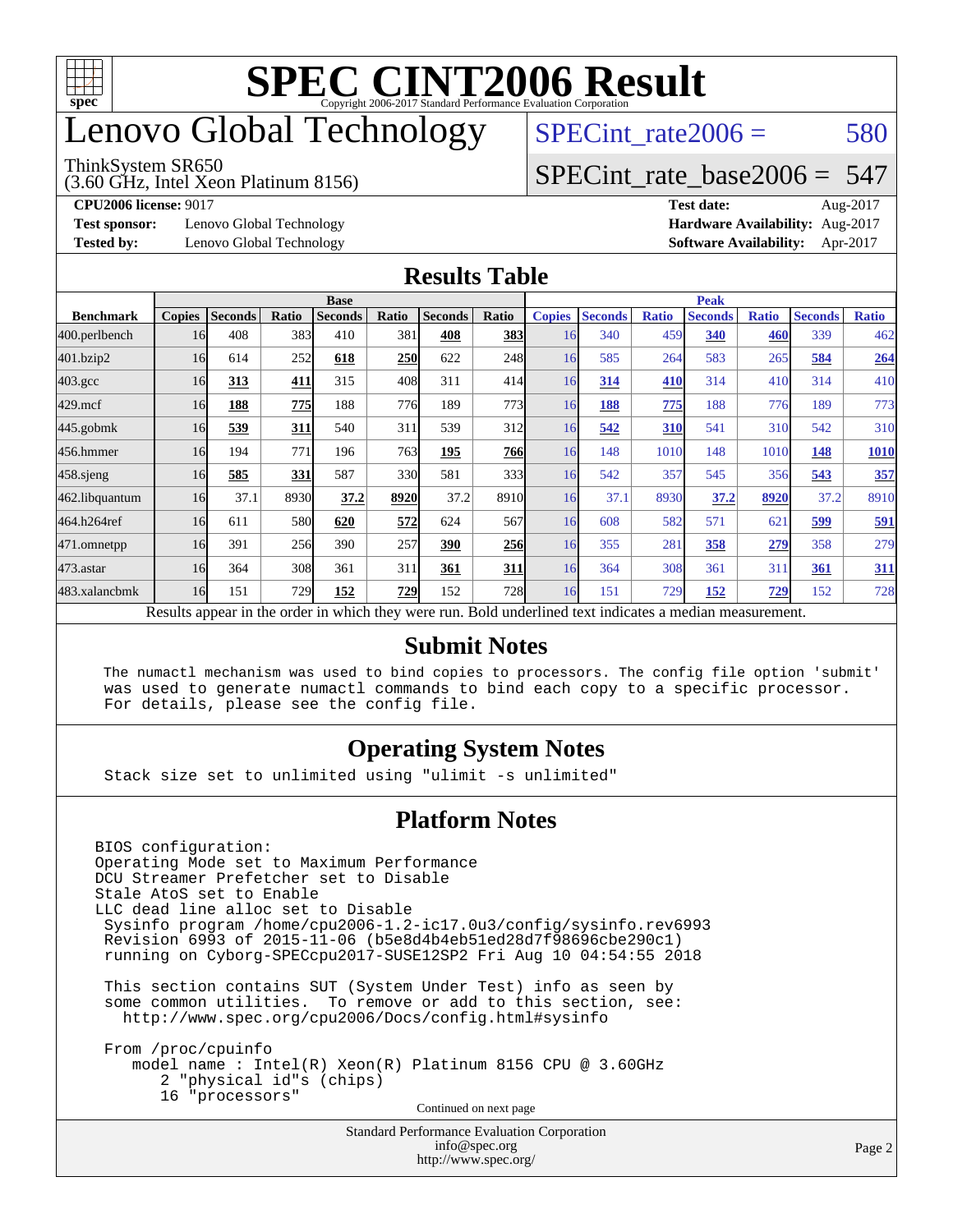

## enovo Global Technology

ThinkSystem SR650

SPECint rate $2006 = 580$ [SPECint\\_rate\\_base2006 =](http://www.spec.org/auto/cpu2006/Docs/result-fields.html#SPECintratebase2006) 547

(3.60 GHz, Intel Xeon Platinum 8156)

**[CPU2006 license:](http://www.spec.org/auto/cpu2006/Docs/result-fields.html#CPU2006license)** 9017 **[Test date:](http://www.spec.org/auto/cpu2006/Docs/result-fields.html#Testdate)** Aug-2017

**[Test sponsor:](http://www.spec.org/auto/cpu2006/Docs/result-fields.html#Testsponsor)** Lenovo Global Technology **[Hardware Availability:](http://www.spec.org/auto/cpu2006/Docs/result-fields.html#HardwareAvailability)** Aug-2017 **[Tested by:](http://www.spec.org/auto/cpu2006/Docs/result-fields.html#Testedby)** Lenovo Global Technology **[Software Availability:](http://www.spec.org/auto/cpu2006/Docs/result-fields.html#SoftwareAvailability)** Apr-2017

#### **[Platform Notes \(Continued\)](http://www.spec.org/auto/cpu2006/Docs/result-fields.html#PlatformNotes)**

 cores, siblings (Caution: counting these is hw and system dependent. The following excerpts from /proc/cpuinfo might not be reliable. Use with caution.) cpu cores : 4 siblings : 8 physical 0: cores 1 5 9 13 physical 1: cores 0 3 10 13 cache size : 16896 KB From /proc/meminfo<br>MemTotal: 395882304 kB HugePages\_Total: 0 Hugepagesize: 2048 kB From /etc/\*release\* /etc/\*version\* os-release: NAME="SLES" VERSION="12-SP2" VERSION\_ID="12.2" PRETTY\_NAME="SUSE Linux Enterprise Server 12 SP2" ID="sles" ANSI\_COLOR="0;32" CPE\_NAME="cpe:/o:suse:sles:12:sp2" uname -a: Linux Cyborg-SPECcpu2017-SUSE12SP2 4.4.21-69-default #1 SMP Tue Oct 25 10:58:20 UTC 2016 (9464f67) x86\_64 x86\_64 x86\_64 GNU/Linux run-level 3 Aug 10 04:53 SPEC is set to: /home/cpu2006-1.2-ic17.0u3 Filesystem Type Size Used Avail Use% Mounted on /dev/sdb2 btrfs 744G 92G 650G 13% /home Additional information from dmidecode: Warning: Use caution when you interpret this section. The 'dmidecode' program reads system data which is "intended to allow hardware to be accurately determined", but the intent may not be met, as there are frequent changes to hardware, firmware, and the "DMTF SMBIOS" standard. BIOS Lenovo -[IVE111C-1.00]- 07/17/2017 Memory: 24x Samsung M393A2K43BB1-CTD 16 GB 2 rank 2666 MHz (End of data from sysinfo program)

#### **[General Notes](http://www.spec.org/auto/cpu2006/Docs/result-fields.html#GeneralNotes)**

Environment variables set by runspec before the start of the run: LD\_LIBRARY\_PATH = "/home/cpu2006-1.2-ic17.0u3/lib/ia32:/home/cpu2006-1.2-ic17.0u3/lib/intel64:/home/cpu2006-1.2-ic17.0u3/sh10.2"

Continued on next page

Standard Performance Evaluation Corporation [info@spec.org](mailto:info@spec.org) <http://www.spec.org/>

Page 3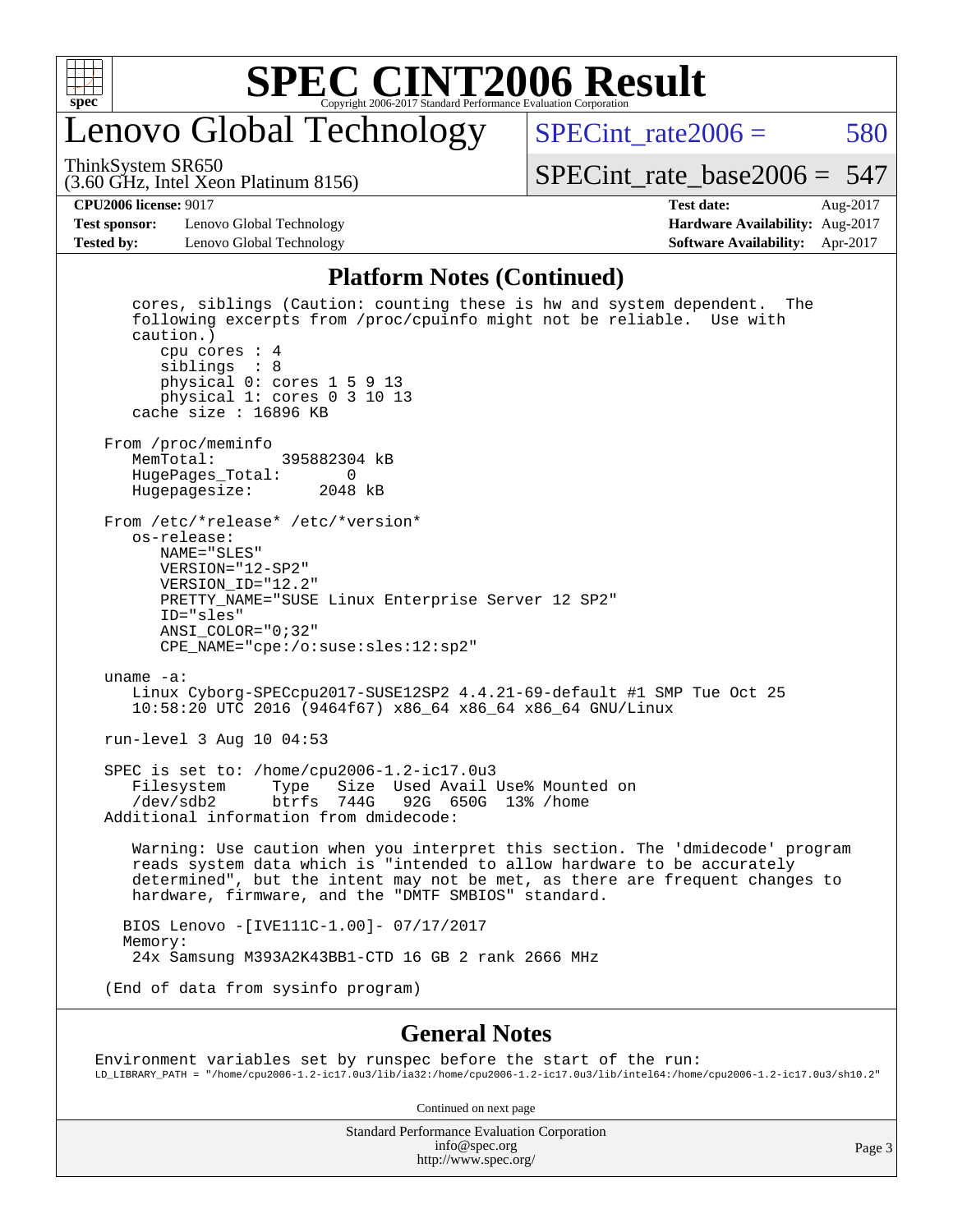

## enovo Global Technology

ThinkSystem SR650

 $SPECTnt_rate2006 = 580$ 

(3.60 GHz, Intel Xeon Platinum 8156)

#### **[CPU2006 license:](http://www.spec.org/auto/cpu2006/Docs/result-fields.html#CPU2006license)** 9017

**[Test sponsor:](http://www.spec.org/auto/cpu2006/Docs/result-fields.html#Testsponsor)** Lenovo Global Technology **[Tested by:](http://www.spec.org/auto/cpu2006/Docs/result-fields.html#Testedby)** Lenovo Global Technology

### SPECint rate base  $2006 = 547$

| <b>Test date:</b>                      | Aug-2017 |
|----------------------------------------|----------|
| <b>Hardware Availability: Aug-2017</b> |          |
| <b>Software Availability:</b>          | Apr-2017 |

#### **[General Notes \(Continued\)](http://www.spec.org/auto/cpu2006/Docs/result-fields.html#GeneralNotes)**

 Binaries compiled on a system with 1x Intel Core i7-4790 CPU + 32GB RAM memory using Redhat Enterprise Linux 7.2 Transparent Huge Pages enabled by default Filesystem page cache cleared with: shell invocation of 'sync; echo 3 > /proc/sys/vm/drop\_caches' prior to run runspec command invoked through numactl i.e.: numactl --interleave=all runspec <etc>

### **[Base Compiler Invocation](http://www.spec.org/auto/cpu2006/Docs/result-fields.html#BaseCompilerInvocation)**

[C benchmarks](http://www.spec.org/auto/cpu2006/Docs/result-fields.html#Cbenchmarks):

[icc -m32 -L/opt/intel/compilers\\_and\\_libraries\\_2017/linux/lib/ia32](http://www.spec.org/cpu2006/results/res2017q4/cpu2006-20170918-49756.flags.html#user_CCbase_intel_icc_c29f3ff5a7ed067b11e4ec10a03f03ae)

#### [C++ benchmarks:](http://www.spec.org/auto/cpu2006/Docs/result-fields.html#CXXbenchmarks)

[icpc -m32 -L/opt/intel/compilers\\_and\\_libraries\\_2017/linux/lib/ia32](http://www.spec.org/cpu2006/results/res2017q4/cpu2006-20170918-49756.flags.html#user_CXXbase_intel_icpc_8c35c7808b62dab9ae41a1aa06361b6b)

### **[Base Portability Flags](http://www.spec.org/auto/cpu2006/Docs/result-fields.html#BasePortabilityFlags)**

 400.perlbench: [-D\\_FILE\\_OFFSET\\_BITS=64](http://www.spec.org/cpu2006/results/res2017q4/cpu2006-20170918-49756.flags.html#user_basePORTABILITY400_perlbench_file_offset_bits_64_438cf9856305ebd76870a2c6dc2689ab) [-DSPEC\\_CPU\\_LINUX\\_IA32](http://www.spec.org/cpu2006/results/res2017q4/cpu2006-20170918-49756.flags.html#b400.perlbench_baseCPORTABILITY_DSPEC_CPU_LINUX_IA32)  $401.bzip2: -D$ FILE\_OFFSET\_BITS=64 403.gcc: [-D\\_FILE\\_OFFSET\\_BITS=64](http://www.spec.org/cpu2006/results/res2017q4/cpu2006-20170918-49756.flags.html#user_basePORTABILITY403_gcc_file_offset_bits_64_438cf9856305ebd76870a2c6dc2689ab) 429.mcf: [-D\\_FILE\\_OFFSET\\_BITS=64](http://www.spec.org/cpu2006/results/res2017q4/cpu2006-20170918-49756.flags.html#user_basePORTABILITY429_mcf_file_offset_bits_64_438cf9856305ebd76870a2c6dc2689ab) 445.gobmk: [-D\\_FILE\\_OFFSET\\_BITS=64](http://www.spec.org/cpu2006/results/res2017q4/cpu2006-20170918-49756.flags.html#user_basePORTABILITY445_gobmk_file_offset_bits_64_438cf9856305ebd76870a2c6dc2689ab) 456.hmmer: [-D\\_FILE\\_OFFSET\\_BITS=64](http://www.spec.org/cpu2006/results/res2017q4/cpu2006-20170918-49756.flags.html#user_basePORTABILITY456_hmmer_file_offset_bits_64_438cf9856305ebd76870a2c6dc2689ab) 458.sjeng: [-D\\_FILE\\_OFFSET\\_BITS=64](http://www.spec.org/cpu2006/results/res2017q4/cpu2006-20170918-49756.flags.html#user_basePORTABILITY458_sjeng_file_offset_bits_64_438cf9856305ebd76870a2c6dc2689ab) 462.libquantum: [-D\\_FILE\\_OFFSET\\_BITS=64](http://www.spec.org/cpu2006/results/res2017q4/cpu2006-20170918-49756.flags.html#user_basePORTABILITY462_libquantum_file_offset_bits_64_438cf9856305ebd76870a2c6dc2689ab) [-DSPEC\\_CPU\\_LINUX](http://www.spec.org/cpu2006/results/res2017q4/cpu2006-20170918-49756.flags.html#b462.libquantum_baseCPORTABILITY_DSPEC_CPU_LINUX) 464.h264ref: [-D\\_FILE\\_OFFSET\\_BITS=64](http://www.spec.org/cpu2006/results/res2017q4/cpu2006-20170918-49756.flags.html#user_basePORTABILITY464_h264ref_file_offset_bits_64_438cf9856305ebd76870a2c6dc2689ab) 471.omnetpp: [-D\\_FILE\\_OFFSET\\_BITS=64](http://www.spec.org/cpu2006/results/res2017q4/cpu2006-20170918-49756.flags.html#user_basePORTABILITY471_omnetpp_file_offset_bits_64_438cf9856305ebd76870a2c6dc2689ab) 473.astar: [-D\\_FILE\\_OFFSET\\_BITS=64](http://www.spec.org/cpu2006/results/res2017q4/cpu2006-20170918-49756.flags.html#user_basePORTABILITY473_astar_file_offset_bits_64_438cf9856305ebd76870a2c6dc2689ab) 483.xalancbmk: [-D\\_FILE\\_OFFSET\\_BITS=64](http://www.spec.org/cpu2006/results/res2017q4/cpu2006-20170918-49756.flags.html#user_basePORTABILITY483_xalancbmk_file_offset_bits_64_438cf9856305ebd76870a2c6dc2689ab) [-DSPEC\\_CPU\\_LINUX](http://www.spec.org/cpu2006/results/res2017q4/cpu2006-20170918-49756.flags.html#b483.xalancbmk_baseCXXPORTABILITY_DSPEC_CPU_LINUX)

### **[Base Optimization Flags](http://www.spec.org/auto/cpu2006/Docs/result-fields.html#BaseOptimizationFlags)**

#### [C benchmarks](http://www.spec.org/auto/cpu2006/Docs/result-fields.html#Cbenchmarks):

[-xCORE-AVX512](http://www.spec.org/cpu2006/results/res2017q4/cpu2006-20170918-49756.flags.html#user_CCbase_f-xCORE-AVX512) [-ipo](http://www.spec.org/cpu2006/results/res2017q4/cpu2006-20170918-49756.flags.html#user_CCbase_f-ipo) [-O3](http://www.spec.org/cpu2006/results/res2017q4/cpu2006-20170918-49756.flags.html#user_CCbase_f-O3) [-no-prec-div](http://www.spec.org/cpu2006/results/res2017q4/cpu2006-20170918-49756.flags.html#user_CCbase_f-no-prec-div) [-qopt-prefetch](http://www.spec.org/cpu2006/results/res2017q4/cpu2006-20170918-49756.flags.html#user_CCbase_f-qopt-prefetch) [-qopt-mem-layout-trans=3](http://www.spec.org/cpu2006/results/res2017q4/cpu2006-20170918-49756.flags.html#user_CCbase_f-qopt-mem-layout-trans_170f5be61cd2cedc9b54468c59262d5d)

#### [C++ benchmarks:](http://www.spec.org/auto/cpu2006/Docs/result-fields.html#CXXbenchmarks)

[-xCORE-AVX512](http://www.spec.org/cpu2006/results/res2017q4/cpu2006-20170918-49756.flags.html#user_CXXbase_f-xCORE-AVX512) [-ipo](http://www.spec.org/cpu2006/results/res2017q4/cpu2006-20170918-49756.flags.html#user_CXXbase_f-ipo) [-O3](http://www.spec.org/cpu2006/results/res2017q4/cpu2006-20170918-49756.flags.html#user_CXXbase_f-O3) [-no-prec-div](http://www.spec.org/cpu2006/results/res2017q4/cpu2006-20170918-49756.flags.html#user_CXXbase_f-no-prec-div) [-qopt-prefetch](http://www.spec.org/cpu2006/results/res2017q4/cpu2006-20170918-49756.flags.html#user_CXXbase_f-qopt-prefetch) [-qopt-mem-layout-trans=3](http://www.spec.org/cpu2006/results/res2017q4/cpu2006-20170918-49756.flags.html#user_CXXbase_f-qopt-mem-layout-trans_170f5be61cd2cedc9b54468c59262d5d) [-Wl,-z,muldefs](http://www.spec.org/cpu2006/results/res2017q4/cpu2006-20170918-49756.flags.html#user_CXXbase_link_force_multiple1_74079c344b956b9658436fd1b6dd3a8a) [-L/sh10.2 -lsmartheap](http://www.spec.org/cpu2006/results/res2017q4/cpu2006-20170918-49756.flags.html#user_CXXbase_SmartHeap_b831f2d313e2fffa6dfe3f00ffc1f1c0)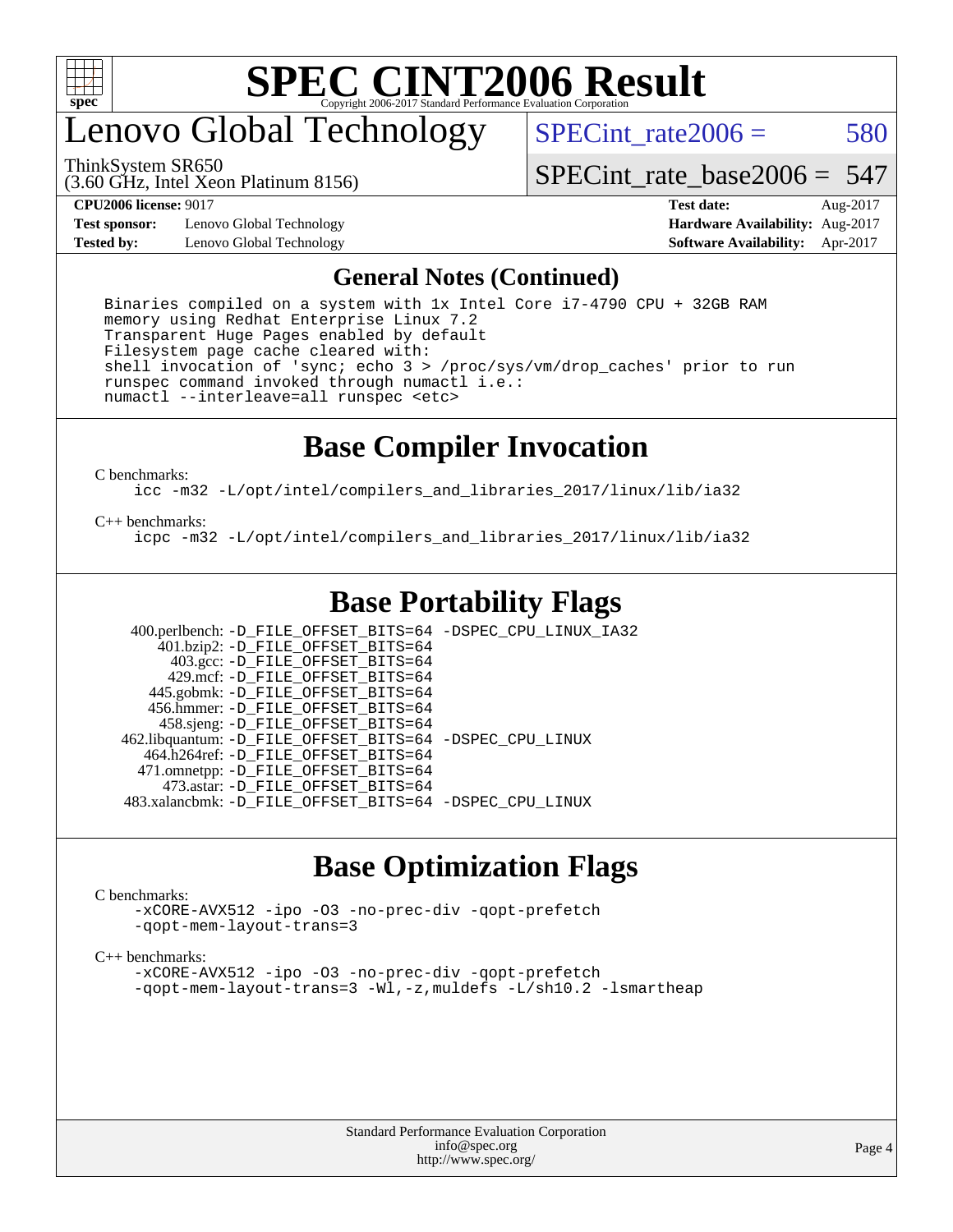

# enovo Global Technology

(3.60 GHz, Intel Xeon Platinum 8156) ThinkSystem SR650

 $SPECTnt_rate2006 = 580$ 

[SPECint\\_rate\\_base2006 =](http://www.spec.org/auto/cpu2006/Docs/result-fields.html#SPECintratebase2006) 547

**[Test sponsor:](http://www.spec.org/auto/cpu2006/Docs/result-fields.html#Testsponsor)** Lenovo Global Technology **[Hardware Availability:](http://www.spec.org/auto/cpu2006/Docs/result-fields.html#HardwareAvailability)** Aug-2017 **[Tested by:](http://www.spec.org/auto/cpu2006/Docs/result-fields.html#Testedby)** Lenovo Global Technology **[Software Availability:](http://www.spec.org/auto/cpu2006/Docs/result-fields.html#SoftwareAvailability)** Apr-2017

**[CPU2006 license:](http://www.spec.org/auto/cpu2006/Docs/result-fields.html#CPU2006license)** 9017 **[Test date:](http://www.spec.org/auto/cpu2006/Docs/result-fields.html#Testdate)** Aug-2017

## **[Base Other Flags](http://www.spec.org/auto/cpu2006/Docs/result-fields.html#BaseOtherFlags)**

[C benchmarks](http://www.spec.org/auto/cpu2006/Docs/result-fields.html#Cbenchmarks):

403.gcc: [-Dalloca=\\_alloca](http://www.spec.org/cpu2006/results/res2017q4/cpu2006-20170918-49756.flags.html#b403.gcc_baseEXTRA_CFLAGS_Dalloca_be3056838c12de2578596ca5467af7f3)

**[Peak Compiler Invocation](http://www.spec.org/auto/cpu2006/Docs/result-fields.html#PeakCompilerInvocation)**

[C benchmarks \(except as noted below\)](http://www.spec.org/auto/cpu2006/Docs/result-fields.html#Cbenchmarksexceptasnotedbelow):

[icc -m32 -L/opt/intel/compilers\\_and\\_libraries\\_2017/linux/lib/ia32](http://www.spec.org/cpu2006/results/res2017q4/cpu2006-20170918-49756.flags.html#user_CCpeak_intel_icc_c29f3ff5a7ed067b11e4ec10a03f03ae)

400.perlbench: [icc -m64](http://www.spec.org/cpu2006/results/res2017q4/cpu2006-20170918-49756.flags.html#user_peakCCLD400_perlbench_intel_icc_64bit_bda6cc9af1fdbb0edc3795bac97ada53)

401.bzip2: [icc -m64](http://www.spec.org/cpu2006/results/res2017q4/cpu2006-20170918-49756.flags.html#user_peakCCLD401_bzip2_intel_icc_64bit_bda6cc9af1fdbb0edc3795bac97ada53)

456.hmmer: [icc -m64](http://www.spec.org/cpu2006/results/res2017q4/cpu2006-20170918-49756.flags.html#user_peakCCLD456_hmmer_intel_icc_64bit_bda6cc9af1fdbb0edc3795bac97ada53)

458.sjeng: [icc -m64](http://www.spec.org/cpu2006/results/res2017q4/cpu2006-20170918-49756.flags.html#user_peakCCLD458_sjeng_intel_icc_64bit_bda6cc9af1fdbb0edc3795bac97ada53)

[C++ benchmarks:](http://www.spec.org/auto/cpu2006/Docs/result-fields.html#CXXbenchmarks)

[icpc -m32 -L/opt/intel/compilers\\_and\\_libraries\\_2017/linux/lib/ia32](http://www.spec.org/cpu2006/results/res2017q4/cpu2006-20170918-49756.flags.html#user_CXXpeak_intel_icpc_8c35c7808b62dab9ae41a1aa06361b6b)

## **[Peak Portability Flags](http://www.spec.org/auto/cpu2006/Docs/result-fields.html#PeakPortabilityFlags)**

```
 400.perlbench: -DSPEC_CPU_LP64 -DSPEC_CPU_LINUX_X64
     401.bzip2: -DSPEC_CPU_LP64
       403.gcc: -D_FILE_OFFSET_BITS=64
      429.mcf: -D_FILE_OFFSET_BITS=64
    445.gobmk: -D_FILE_OFFSET_BITS=64
    456.hmmer: -DSPEC_CPU_LP64
     458.sjeng: -DSPEC_CPU_LP64
 462.libquantum: -D_FILE_OFFSET_BITS=64 -DSPEC_CPU_LINUX
   464.h264ref: -D_FILE_OFFSET_BITS=64
   471.omnetpp: -D_FILE_OFFSET_BITS=64
      473.astar: -D_FILE_OFFSET_BITS=64
 483.xalancbmk: -D_FILE_OFFSET_BITS=64 -DSPEC_CPU_LINUX
```
## **[Peak Optimization Flags](http://www.spec.org/auto/cpu2006/Docs/result-fields.html#PeakOptimizationFlags)**

[C benchmarks](http://www.spec.org/auto/cpu2006/Docs/result-fields.html#Cbenchmarks):

 400.perlbench: [-prof-gen](http://www.spec.org/cpu2006/results/res2017q4/cpu2006-20170918-49756.flags.html#user_peakPASS1_CFLAGSPASS1_LDCFLAGS400_perlbench_prof_gen_e43856698f6ca7b7e442dfd80e94a8fc)(pass 1) [-prof-use](http://www.spec.org/cpu2006/results/res2017q4/cpu2006-20170918-49756.flags.html#user_peakPASS2_CFLAGSPASS2_LDCFLAGS400_perlbench_prof_use_bccf7792157ff70d64e32fe3e1250b55)(pass 2) [-xCORE-AVX512](http://www.spec.org/cpu2006/results/res2017q4/cpu2006-20170918-49756.flags.html#user_peakPASS2_CFLAGSPASS2_LDCFLAGS400_perlbench_f-xCORE-AVX512)(pass 2) [-par-num-threads=1](http://www.spec.org/cpu2006/results/res2017q4/cpu2006-20170918-49756.flags.html#user_peakPASS1_CFLAGSPASS1_LDCFLAGS400_perlbench_par_num_threads_786a6ff141b4e9e90432e998842df6c2)(pass 1) [-ipo](http://www.spec.org/cpu2006/results/res2017q4/cpu2006-20170918-49756.flags.html#user_peakPASS2_CFLAGSPASS2_LDCFLAGS400_perlbench_f-ipo)(pass 2) [-O3](http://www.spec.org/cpu2006/results/res2017q4/cpu2006-20170918-49756.flags.html#user_peakPASS2_CFLAGSPASS2_LDCFLAGS400_perlbench_f-O3)(pass 2) [-no-prec-div](http://www.spec.org/cpu2006/results/res2017q4/cpu2006-20170918-49756.flags.html#user_peakPASS2_CFLAGSPASS2_LDCFLAGS400_perlbench_f-no-prec-div)(pass 2) [-auto-ilp32](http://www.spec.org/cpu2006/results/res2017q4/cpu2006-20170918-49756.flags.html#user_peakCOPTIMIZE400_perlbench_f-auto-ilp32) [-qopt-mem-layout-trans=3](http://www.spec.org/cpu2006/results/res2017q4/cpu2006-20170918-49756.flags.html#user_peakCOPTIMIZE400_perlbench_f-qopt-mem-layout-trans_170f5be61cd2cedc9b54468c59262d5d)

Continued on next page

Standard Performance Evaluation Corporation [info@spec.org](mailto:info@spec.org) <http://www.spec.org/>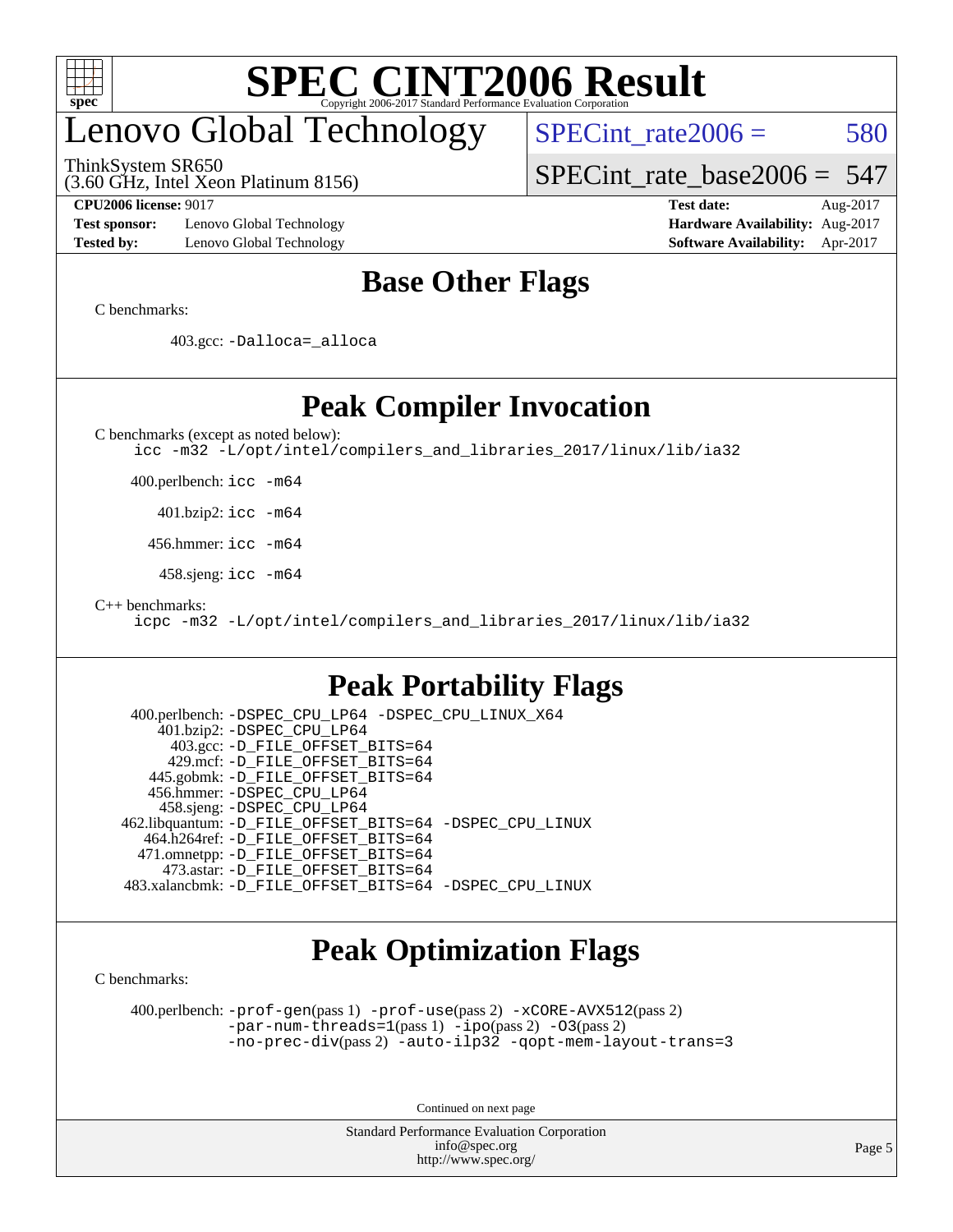

# enovo Global Technology

ThinkSystem SR650

 $SPECTnt_rate2006 = 580$ 

(3.60 GHz, Intel Xeon Platinum 8156)

[SPECint\\_rate\\_base2006 =](http://www.spec.org/auto/cpu2006/Docs/result-fields.html#SPECintratebase2006) 547

**[Test sponsor:](http://www.spec.org/auto/cpu2006/Docs/result-fields.html#Testsponsor)** Lenovo Global Technology **[Hardware Availability:](http://www.spec.org/auto/cpu2006/Docs/result-fields.html#HardwareAvailability)** Aug-2017 **[Tested by:](http://www.spec.org/auto/cpu2006/Docs/result-fields.html#Testedby)** Lenovo Global Technology **[Software Availability:](http://www.spec.org/auto/cpu2006/Docs/result-fields.html#SoftwareAvailability)** Apr-2017

**[CPU2006 license:](http://www.spec.org/auto/cpu2006/Docs/result-fields.html#CPU2006license)** 9017 **[Test date:](http://www.spec.org/auto/cpu2006/Docs/result-fields.html#Testdate)** Aug-2017

## **[Peak Optimization Flags \(Continued\)](http://www.spec.org/auto/cpu2006/Docs/result-fields.html#PeakOptimizationFlags)**

```
 401.bzip2: -prof-gen(pass 1) -prof-use(pass 2) -xCORE-AVX512(pass 2)
                -par-num-threads=1-ipo-O3(pass 2)
                -no-prec-div(pass 2) -qopt-prefetch -auto-ilp32
                -qopt-mem-layout-trans=3
          403.gcc: -xCORE-AVX512 -ipo -O3 -no-prec-div
                -qopt-mem-layout-trans=3
        429.mcf: basepeak = yes
       445.gobmk: -prof-gen(pass 1) -prof-use(pass 2) -xCORE-AVX512(pass 2)
                -par-num-threads=1(pass 1) -ipo(pass 2) -O3(pass 2)
                -no-prec-div(pass 2) -qopt-mem-layout-trans=3
       456.hmmer: -xCORE-AVX512 -ipo -O3 -no-prec-div -unroll2 -auto-ilp32
                -qopt-mem-layout-trans=3
        458.sjeng: -prof-gen(pass 1) -prof-use(pass 2) -xCORE-AVX512(pass 2)
                -par-num-threads=1-ipo-O3(pass 2)-no-prec-div(pass 2) -unroll4 -auto-ilp32
                -qopt-mem-layout-trans=3
   462.libquantum: basepeak = yes
      464.h264ref: -prof-gen(pass 1) -prof-use(pass 2) -xCORE-AVX512(pass 2)
                -par-num-threads=1(pass 1) -ipo(pass 2) -O3(pass 2)
                -no-prec-div(pass 2) -unroll2 -qopt-mem-layout-trans=3
C++ benchmarks: 
      471.omnetpp: -prof-gen(pass 1) -prof-use(pass 2) -xCORE-AVX512(pass 2)
                -par-num-threads=1(pass 1) -ipo(pass 2) -O3(pass 2)
               -no-prec-div(pass 2)
               -qopt-ra-region-strategy=block 
                -qopt-mem-layout-trans=3 -Wl,-z,muldefs
                -L/sh10.2 -lsmartheap
         473.astar: basepeak = yes
   483.xalanchmk: basepeak = yes
```
## **[Peak Other Flags](http://www.spec.org/auto/cpu2006/Docs/result-fields.html#PeakOtherFlags)**

[C benchmarks](http://www.spec.org/auto/cpu2006/Docs/result-fields.html#Cbenchmarks):

403.gcc: [-Dalloca=\\_alloca](http://www.spec.org/cpu2006/results/res2017q4/cpu2006-20170918-49756.flags.html#b403.gcc_peakEXTRA_CFLAGS_Dalloca_be3056838c12de2578596ca5467af7f3)

Standard Performance Evaluation Corporation [info@spec.org](mailto:info@spec.org) <http://www.spec.org/>